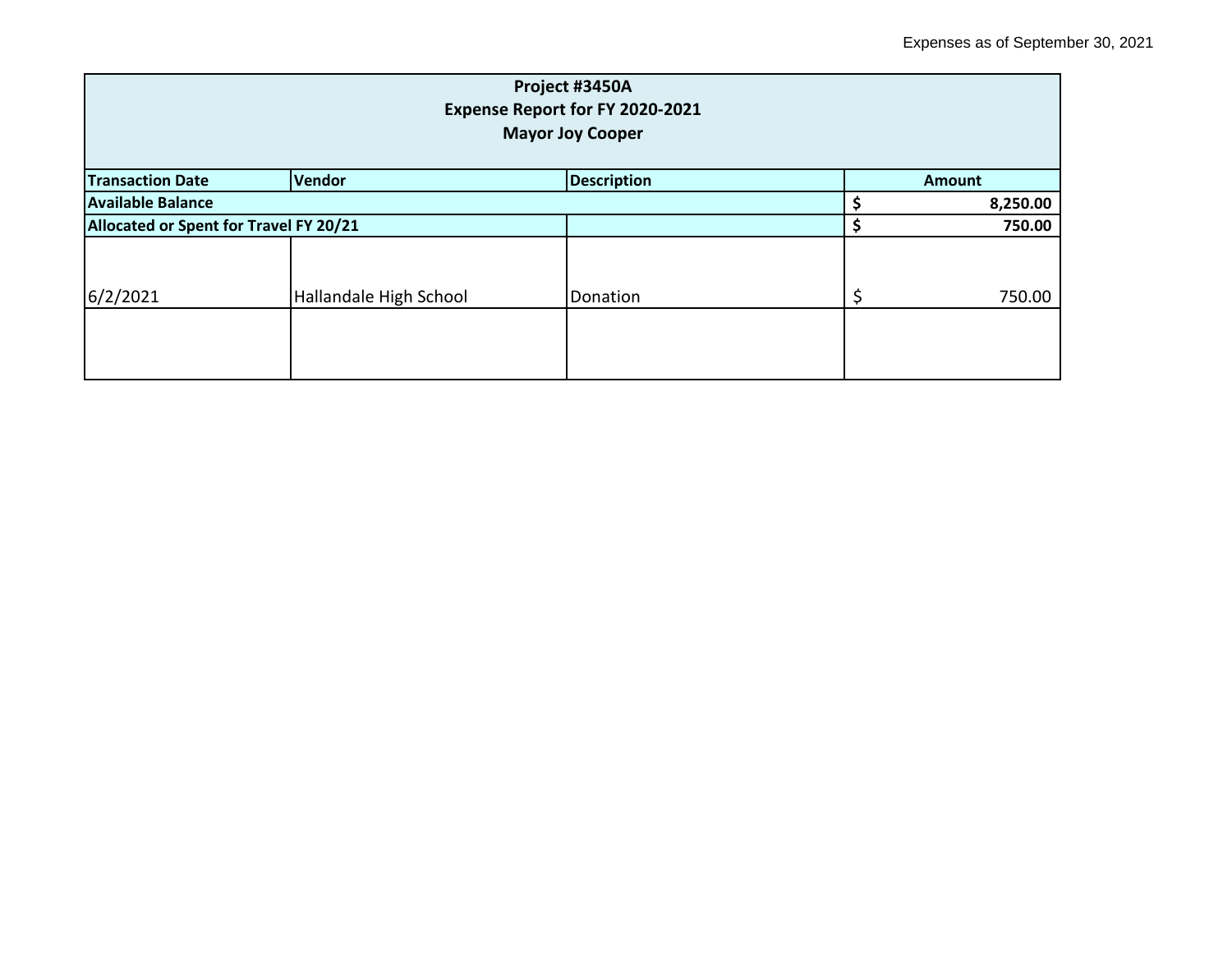| Project #3450J<br>Expense Report for FY 2020-2021<br><b>Vice Mayor Mike Butler</b> |  |  |  |               |  |
|------------------------------------------------------------------------------------|--|--|--|---------------|--|
| Vendor<br><b>Description</b><br><b>Transaction Date</b>                            |  |  |  | <b>Amount</b> |  |
| <b>Available Balance</b>                                                           |  |  |  | 9,000.00      |  |
| Allocated or Spent for Travel FY 20/21                                             |  |  |  |               |  |
|                                                                                    |  |  |  |               |  |
|                                                                                    |  |  |  |               |  |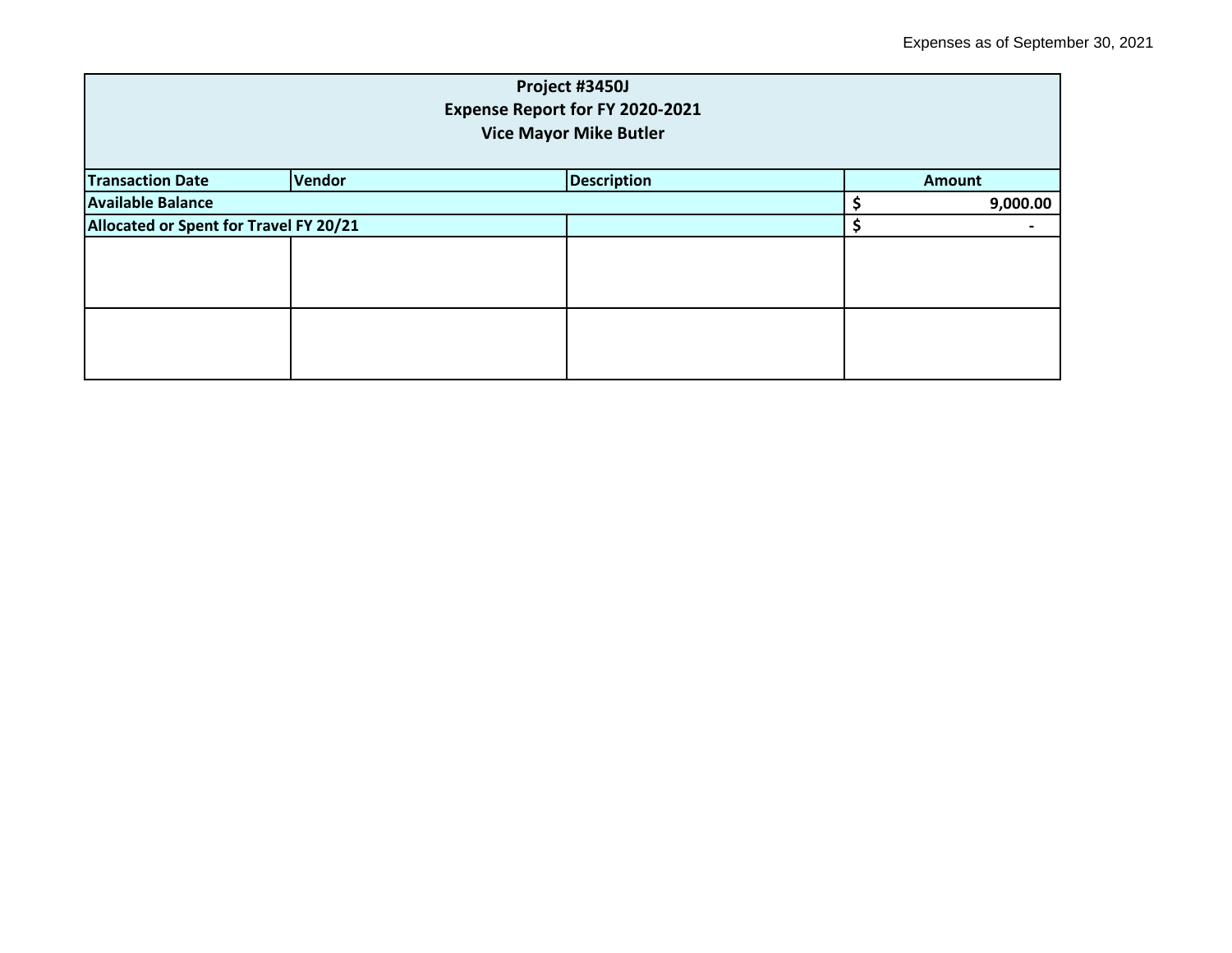| Project #3450L<br>Expense Report for FY 2020-2021<br><b>Commissioner Sabrina Javellana</b> |                              |                                                                         |    |               |  |
|--------------------------------------------------------------------------------------------|------------------------------|-------------------------------------------------------------------------|----|---------------|--|
| <b>Transaction Date</b>                                                                    | Vendor                       | <b>Description</b>                                                      |    | <b>Amount</b> |  |
| Available Balance                                                                          |                              |                                                                         |    | 5,736.58      |  |
| Allocated or Spent for Travel FY 20/21                                                     |                              |                                                                         | \$ | 3,263.42      |  |
| 2/28/2021                                                                                  | Florida League of Cities     | <b>FLC-IEMO Conference - Registration</b>                               | \$ | 265.00        |  |
| 3/31/2021                                                                                  | Hilton Hotels - Dania Beach  | <b>FLC-Institute for Elected Municipal</b><br>Officials, April 23, 2021 |    | 156.38        |  |
| 5/10/2021                                                                                  | <b>Expense Reimbursement</b> | <b>FLC-Institute for Elected Municipal</b><br>Officials, April 23, 2021 | \$ | 692.40        |  |
| 5/10/2021                                                                                  | Registration                 | <b>FLC-Institute for Elected Municipal</b><br>Officials, April 23, 2021 |    | 225.00        |  |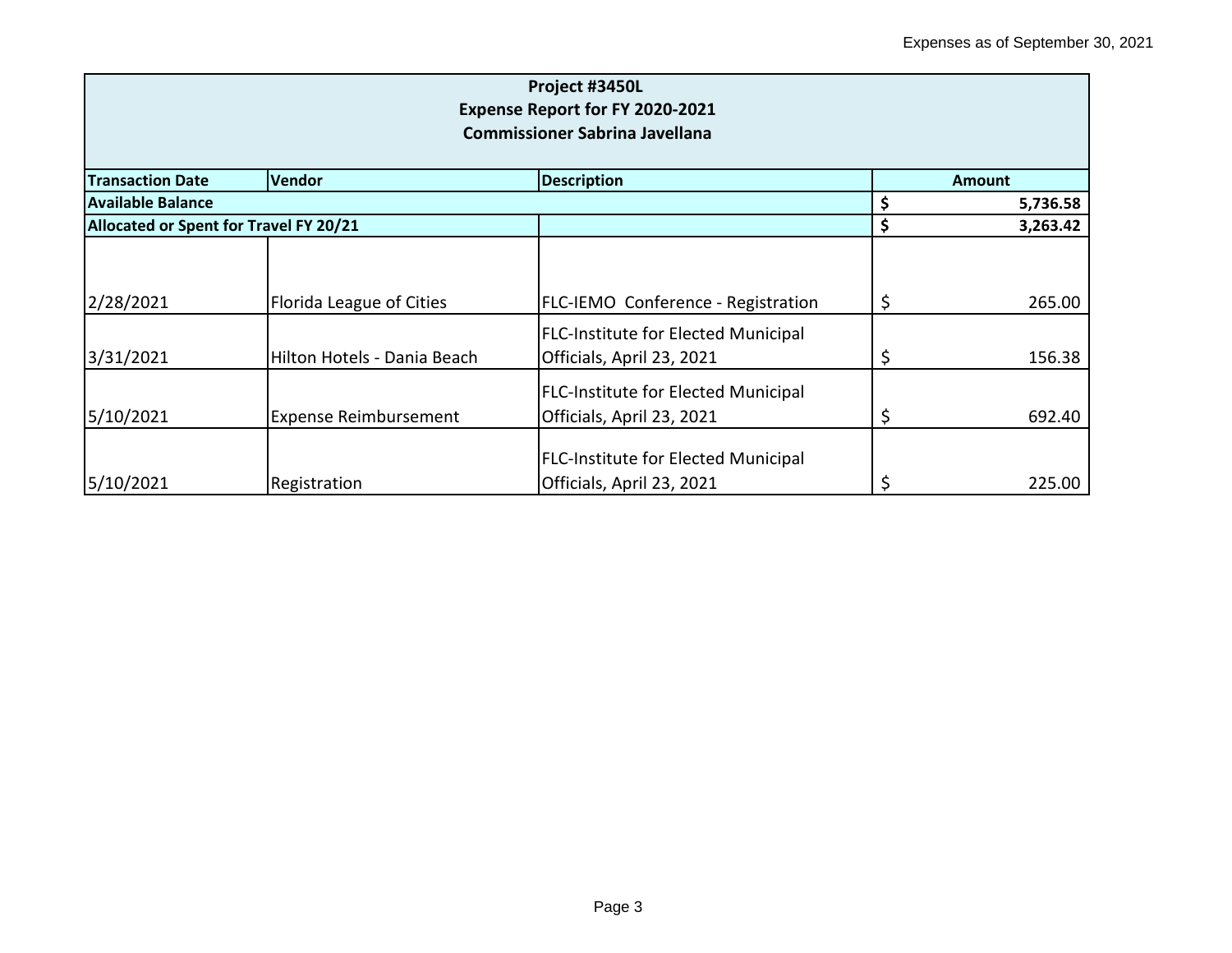| Project #3450E<br>Expense Report for FY 2020-2021<br><b>Commissioner Michele Lazarow</b> |        |                    |    |               |  |
|------------------------------------------------------------------------------------------|--------|--------------------|----|---------------|--|
| <b>Transaction Date</b>                                                                  | Vendor | <b>Description</b> |    | <b>Amount</b> |  |
| <b>Available Balance</b>                                                                 |        |                    |    | 9,000.00      |  |
| Allocated or Spent for Travel FY 20/21                                                   |        |                    | \$ |               |  |
|                                                                                          |        |                    |    |               |  |
|                                                                                          |        |                    |    |               |  |
|                                                                                          |        |                    |    |               |  |
|                                                                                          |        |                    |    |               |  |